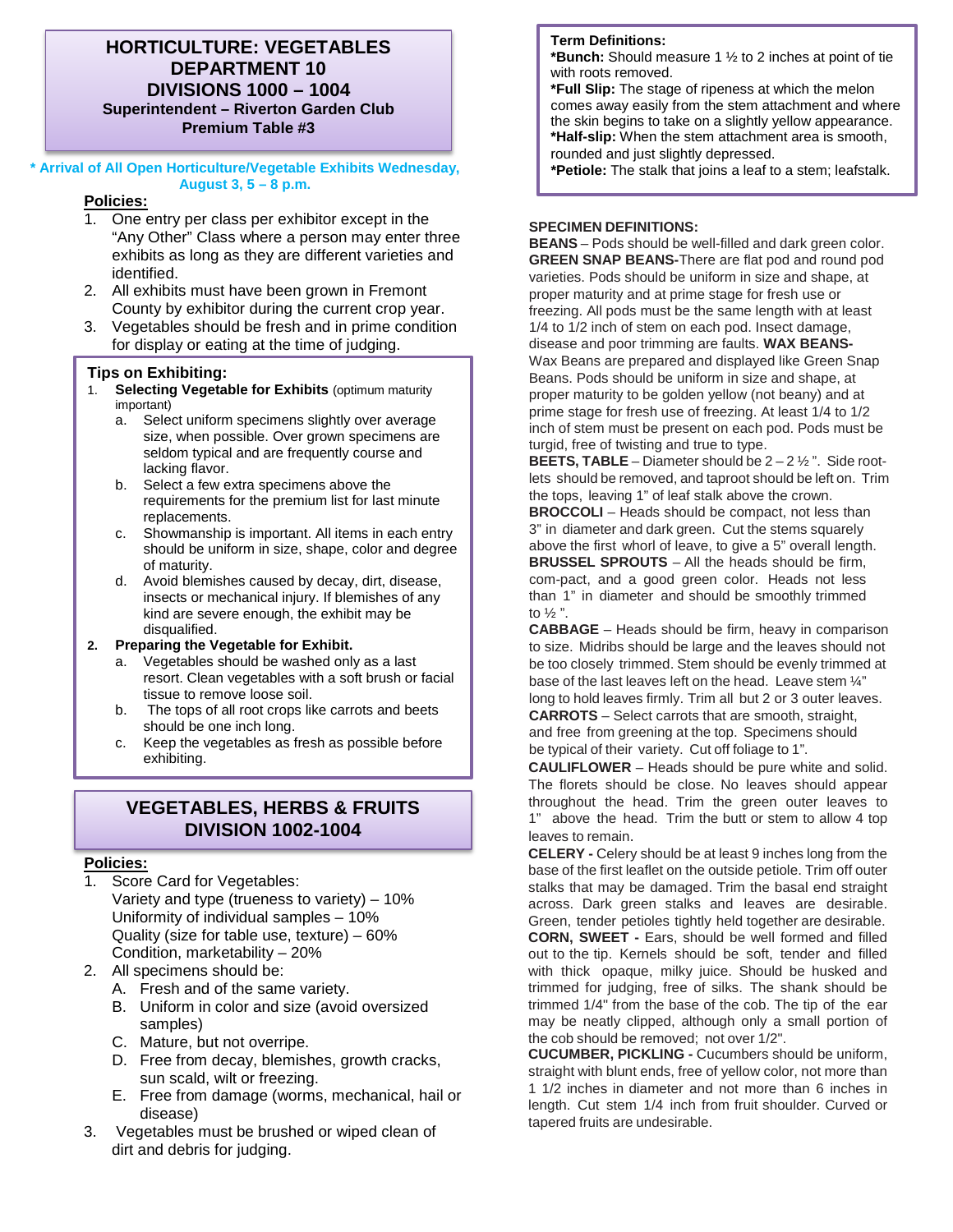**CUCUMBER, SLICING -** Cucumbers should be 6 to 9 inches long and 1 1/2 to 2 1/4 inches in diameters. Dark green, straight, symmetrical fruit with rounded ends are desirable. Cut Stem 1/4 inch from the fruit shoulder. Fruit must be free of yellow color and flabbiness.

**EGGPLANT -** Specimen should be smooth, firm heavy but not too large. Select for uniform purple coloring, free from bronzing and greening. Wipe with soft cloth, but do not wash. Trim stem to 1".

**GREENS -** Greens should be fresh, tender, crisp and free from blemishes. Exhibit may be shown in water.

**KOHLRABI -** Specimens should not be hard, woody, or pithy. They should be 2 or 3" in diameter and very smooth. Skin should be easily punctured by thumbnail. Clean, but do not wash. Cut off the root portion just below the ball.

**LETTUCE, HEAD - Should** be crisp, firm, clean and free from damage. Remove loose and damaged outer leaves. Cut off the stem 1/4" from the bottom leaf.

**LETTUCE, LEAF -** (Butterhead and Cos) - Well developed compact plants with firm crisp, medium-sized heads; remove older, loose, discolored outer leaves; cut stem squarely at base of head, wash thoroughly, perishable. Exhibit may be shown in water.

**MUSKMELON, (CANTALOUPE)** – Should be fully ripe, picked on "full slip". If several days elapse between picking date and exhibition, they may be picked on "half-slip" and permitted to ripen, with stems attached.

**OKRA -** Pods should be uniform in diameter, length and color, and should be young and tender, not over mature and leathery. Pods may have young seeds, but must be tender. Cut stems 1/2 inch from pod shoulder.

**ONIONS, GREEN** – Bunches should be 1 1/2 to 2 inches in diameter at point of tie, with full tops and roots clipped to within 1/2 inch of bulb. Bulbs should be 1/2 to 3/4 inches in diameter. Strip loose or yellow leaves to expose clean, white base. The shank should be straight with little or no swelling.

**ONIONS, DRY -** Bulbs should be uniform in size, shape and color. Ideal bulb diameter is 2 to 4 inches. Cut tops cleanly 1/2 to 1 inch above shoulder of bulb. Do not peel so as to give a slick appearance. Leave one dry, highly colored outer leaf scale. The roots should be trimmed, but not completely removed.

**PARSLEY** – Free from dirt, yellowing or discolored leaves. Should be fresh, bright green in color. Each bunch should be 2 or 3" at the butt. Trim stems neatly to be 8-10" in length. **PARSNIPS** – Roots firm, smooth, tapering evenly, small in diameter (1  $\frac{1}{2}$  "-1  $\frac{1}{4}$ "), with side roots trimmed. Should be light cream color with the taproot left on. Trim top to 1". **PEAS –** Pods should be free, bright green and well filled with tender peas. One-fourth inch of the stem should be left on each pod.

**PEPPERS** – Sweet green peppers should be healthy green with no reddish blush or other discoloration. Sweet red or yellow peppers should have healthy, clear red or yellow color with no greenish tinges. Leave stem on and trim to 1" long. **PEPPER-** (Other than Bell types) Specimens with length, shape and color typical for the variety. Trim stems to 1/2 to 3/4 inch and clean by wiping with soft, dry cloth.

**POTATOES -** Tubers should be uniform in size, shape and maturity, clean and free of insect or disease damage, injury cracks, sunburn, or greening. Size range should be 6 to 12 ounces. Skin must be firm, well-cured, not peeling and free of soil. Clean by brushing *lightly* or washing to remove soil after tubers are dry. *Do not scrub*.

**PUMPKIN -** Should have deep, even color, thick-fleshed and heavy in weight for size of specimen. It must also be free of blemishes and dirt with the stem trimmed to 1 inch. Clean by wiping and polishing with a dry cloth or by washing if necessary.

**RADISHES, WINTER** – The flesh should be crisp and tender, nonpithy. Trim leaf to ½".

**RHUBARB -** All stalks should be uniform in color, shape, size and texture. Each stalk should be at least 1/2"- 1" across its flat face at the center of the length. Length after trimming should be at least 10". Stalks should be tender, crisp, fresh, not pithy, and limp or wilted. Neatly trim and top leaving 1" of leaves and prongs. The stalks should be pulled when harvested, not cut off. The nasal husks should be removed from the bottom of the stalks.

**SQUASH, SUMMER -** (crookneck, scallop, zucchini, any other) - Fruits must be true to variety and uniform in size, shape and color. Fruits must be picked young while skin is very tender and at prime eating stage. Soft rind (immature) and at prime eating stage. Avoid over-mature, bruised, or misshapen specimens. Leave 1 inch of evenlytrimmed stem attached. Clean by wiping with soft, dry cloth or by washing, if necessary.

**SQUASH, WINTER -** Fruits must be true to variety and uniform in size, shape and color. Outer rind should be hard and firm. Avoid immature, cracked, or split specimens.

Leave 1 inch of evenly trimmed stem attached. Clean by wiping with soft, dry cloth or by washing, if necessary.

#### **TOMATO, CHERRY AND PEAR OR PLUM -** Stems (calyx)

may be left on, but must be green and fresh. Stems are often removed. Uniformity in size, color, shape and maturity are important. Fruits must be free of cracks and damage. pear and plum tomatoes are prepared and shown in a manner similar to cherry tomatoes.

**TOMATO -** All fruits must be uniform in every way. Firm, crack-free smooth fruits are desirable. If calyx is left intact, it must be fresh and green. The green calyx adds to the fruit's appearance only if it is fresh. Should be firm, and free of cracks blossom-end rot, insect, disease or mechanical damage. Ripe tomatoes should be in prime condition for slicing; avoid over ripe fruit- deep characteristic color, shape and size. Green tomatoes should be entirely green with no red visible. Do not exhibit red and green tomatoes on the same plate. Leave stems on the pickling or preserving types. Clean by wiping with moist cloth.

**TURNIPS -** Medium size, 1 3/4" or 2 3/4" in diameter. Flesh should be crisp, fine-grained, and not pithy. Should be clean and bright in color, but not washed. Smooth; firm with secondary roots removed but with 2- 3" of tap root remaining. Trim top to 1"

**WATERMELON -** Melon should be ready to eat, and be smooth and clean. It should be typical of variety in shape and color; mature but not overripe; bright or velvety appearance; ground spot should be yellowish in color and not white or pale green and stem 1 inch long. Clean by wiping with moist cloth.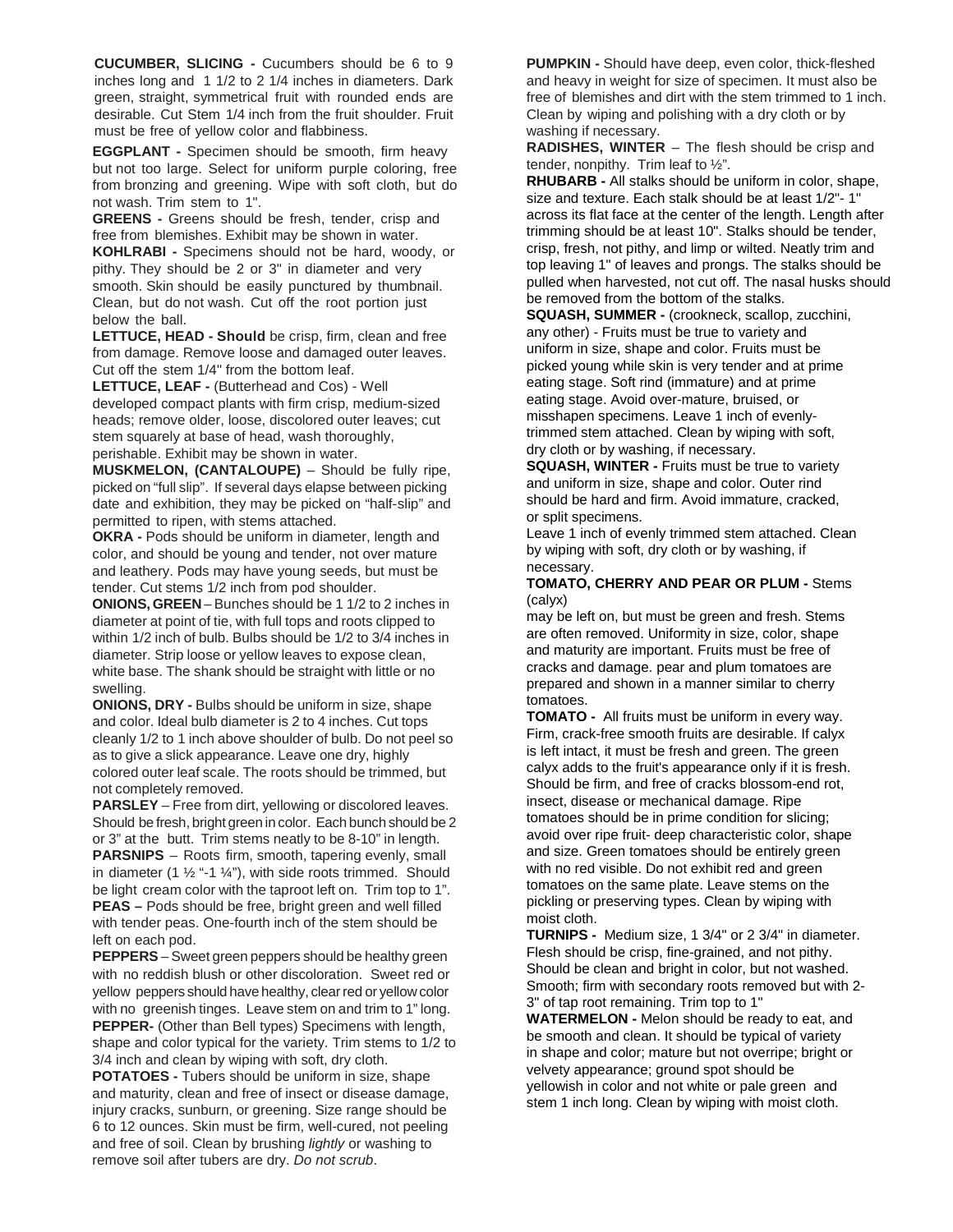# **ALL NEW FUN CLASS WACKY, WEIRD OR JUST PLAIN UGLY Division 1000**

Finally, a class for the awesome, outrageous oddities of the Horticulture world!

Here is a category for any of your fruits or vegetables that fit the description of "Wacky, Weird or just plain Ugly".

## **Policies:**

- 1. You may enter one or no more than two (2) items that meet the descriptors of "Wacky Weird, or just plain Ugly".
- 2. You may have an entry for fruits and/or vegetables (1 to 2 fruits and/or 1 to 2 vegetables.)
- 3. Identify each specimen and submit a very brief description on a 3X5 card when you bring in the specimen for judging.

|                                           | <b>CLASS</b> |
|-------------------------------------------|--------------|
| Wacky, Weird or just plain Ugly Fruit     | 001          |
| Wacky Weird, or just plain Ugly Vegetable | 002          |

## **"Highlight of My Fremont County Garden" VEGETABLE DISPLAY Division 1001**

### **Policies:**

- 1. Arrange at least 12 vegetables in a display.
- 2. May be one type, 12 different types, or a combination thereof.
- 3. Scoring:
	- a. Quality of Vegetables 50%
	- b. Creativity of Display demonstrating fair theme – 50%

Vegetables on Display **1988** 001

**CLASS**

# **VEGETABLES Division 1002**

|                                          | <b>CLASS</b> |
|------------------------------------------|--------------|
| Beans, snap green, whole pods (5)        | 001          |
| Beans, snap, wax, yellow whole pods (5)  | 002          |
| Beans, Lima, whole pods (5)              | 003          |
| Beans, any other variety, whole pods (5) | 004          |
| Beets, red (3)                           | 005          |
| Beets, any other variety (3)             | 006          |
| Broccoli, head (1)                       | 007          |
| Brussel sprouts (5)                      | 008          |
| Cabbage, green (1)                       | 009          |
| Cabbage, red (1)                         | 010          |
| Cabbage, any other (1)                   | 011          |
| Carrots, short 4" and under (3)          | 012          |
| Carrots, long, over 4" (3)               | 013          |
| Carrots, multi-colored, any size (3)     | 014          |
| Cauliflower, head, (1)                   | 015          |

| Celery, 1 plant                                         | 016 |
|---------------------------------------------------------|-----|
| Corn, sweet, yellow (2)                                 | 017 |
| Corn, sweet, any other variety (2)                      | 018 |
| Cucumbers, pickling not over 6" (4)                     | 019 |
| Cucumbers, slicing 6" and over (2)                      | 020 |
| Eggplant (1)                                            | 021 |
| Greens, any other variety, identified, 2 bunches        | 022 |
| Kale (2 plants)                                         | 023 |
| Kohlrabi (2)                                            | 024 |
| Lettuce, heads (2)                                      | 025 |
| Lettuce, Leaf 2 plants                                  | 026 |
| Okra (3)                                                | 027 |
| Onion, globe white (2)                                  | 028 |
| Onion, globe red (2)                                    | 029 |
| Onion, globe yellow (2)                                 | 030 |
| Onion, any other variety (2)                            | 031 |
| Onion, green bunched (3)                                | 032 |
| Parsnips (3)                                            | 033 |
| Peas, green whole pods (6)                              | 034 |
| Peas, any other variety (6)                             | 035 |
| Peppers, Chili Anaheim type (3)                         | 036 |
| Peppers, Chili Jalapeno type (3)                        | 037 |
| Peppers, Chili Cayenne type (3)                         | 038 |
| Peppers, any other hot pepper not listed,               |     |
| identify (3)                                            | 039 |
| Peppers, sweet green, Bell (2)                          | 040 |
| Peppers, sweet, any other variety, identify (2)         | 041 |
| Potatoes, red (3)                                       | 042 |
| Potatoes, white (3)                                     | 043 |
| Potatoes, Yukon Gold (3)                                | 044 |
| Potatoes, any other variety, identify (3)               | 045 |
| Pumpkin, Large 10 lbs and over (1)                      | 046 |
| Pumpkin, Small variety, less than 10 lbs.(1)            | 047 |
| Pumpkin, decorative (1)                                 | 048 |
| Pumpkin, any other (1)                                  | 049 |
| Radish - topped (4)                                     | 050 |
| Rhubarb Stalks (3)                                      | 051 |
| Squash, summer, crookneck (2)                           | 053 |
| Squash, summer, zucchini (2)                            | 054 |
| Squash, summer, other variety (2)                       | 055 |
| Squash, decorative (1)                                  | 056 |
| Squash, small, winter, any variety, identify (2)        | 057 |
| Squash, winter, Acorn (1)                               | 058 |
| Squash, winter, any other, identify (1)                 | 059 |
| Tomatillos (3)                                          | 060 |
| Tomatoes, Cherry (3)                                    | 061 |
| Tomatoes, Green (3)                                     | 062 |
| Tomatoes, Pear or Plum (3)                              | 063 |
| Tomatoes, red, medium, 3 1/2" to 5" in diameter (3) 064 |     |
| Tomatoes, red, large, 5" to 8" in diameter (3)          | 065 |
| Tomatoes, red, over 8" diameter (3)                     | 066 |
| Tomatoes, any other variety (3)                         | 067 |
| Turnips, table (3)                                      | 068 |
| Any other vegetable not listed; must be                 |     |
| identified (3)                                          | 069 |
|                                                         |     |

**CLASS**